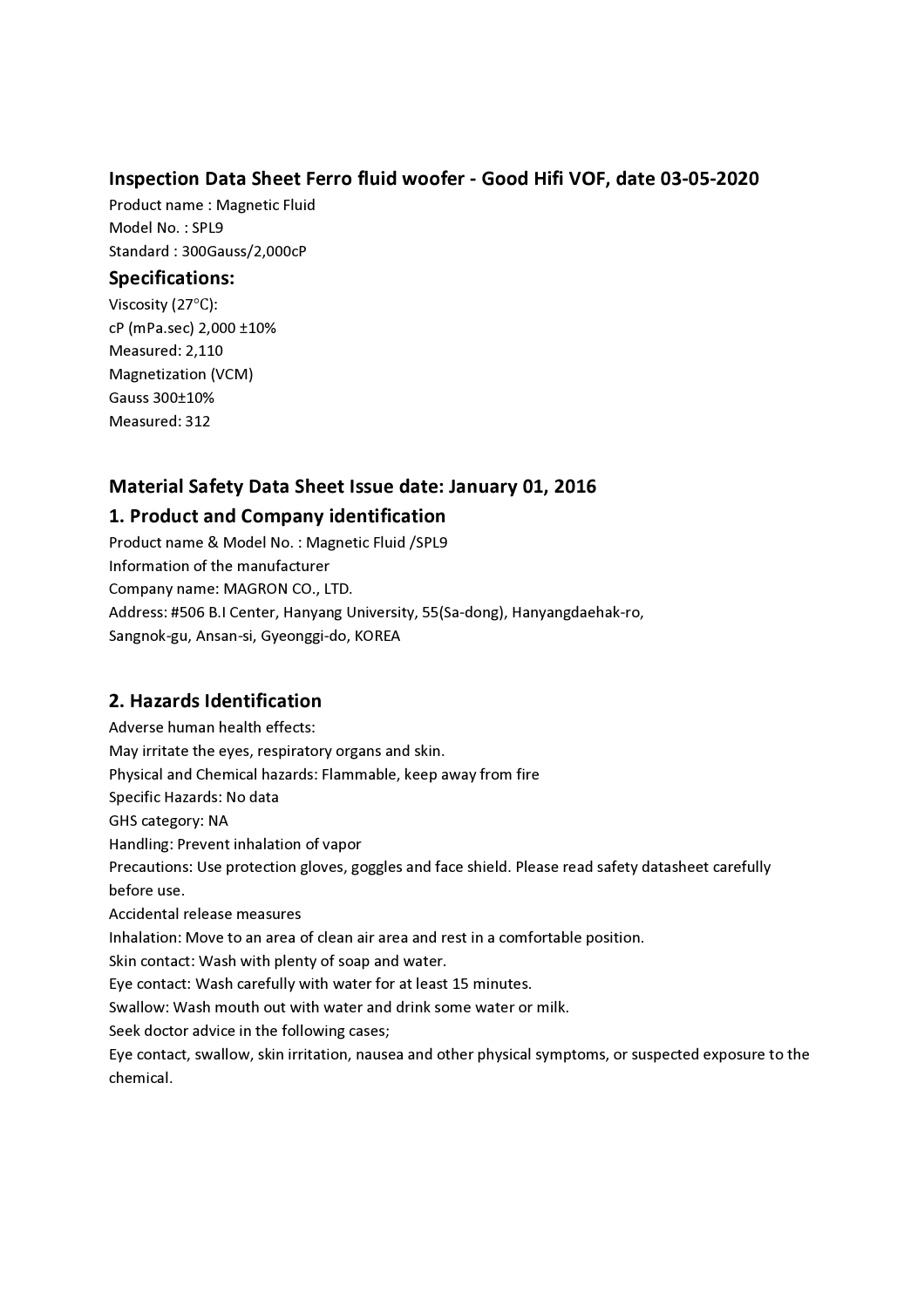## 3. Composition/Information of ingredients

Substance or Mixture: Mixture Chemical name: Hydrocarbon Magnetite, Iron oxide CAS number 64742-53-6 1309-38-2 Concentration: 60~80 20~40 Chemical structure: C4H9 Fe3O4

#### 4. First Aid Measures

Inhalation: Move victim to an area of fresh and rest. Seek doctor advice if necessary. Skin Contact: Wash the area with water and soap.

Eye Contact: Wash with plenty of clean water and seek doctor's advice. Ingestion: Rinse mouth out with water and give a glass of water or milk to drink, and then seek doctor's advice. If the victim is unconscious, do not give them anything to drink.

### 5. Fire Fighting Measures

Extinguishing media: Powder, Foams, Carbon dioxide. Do not spray with water. Method of extinguisher: Move container from fire if safe to do so and use extinguishing media. Stay upwind as much as possible and use appropriate protection (gloves, goggles, gas mask etc)

### 6. Accidental release measures

Precautions for chemical contact, protection and first aid:

Use protection for inhalation and use other protection if necessary.

Environmental precaution: Avoid discharge of free liquid in sewage systems and undergrounds waterways. Avoid the discharge of the released product to the water catchment area. Method of clean up:

Small quantity: Absorb the released liquid with rags, sand or sawdust and then wipe well with rags.

# 7. Handling ,Storage and Airfreight

Handling: Handle outside or provide working area with adequate ventilation systems. Use gloves / goggles / gas mask Keep away from fire. Wash hands and face well and gargle after handling. Storage: Shield the container and sore cool, good ventilation area. Avoid direct sun and rain. Keep away from fire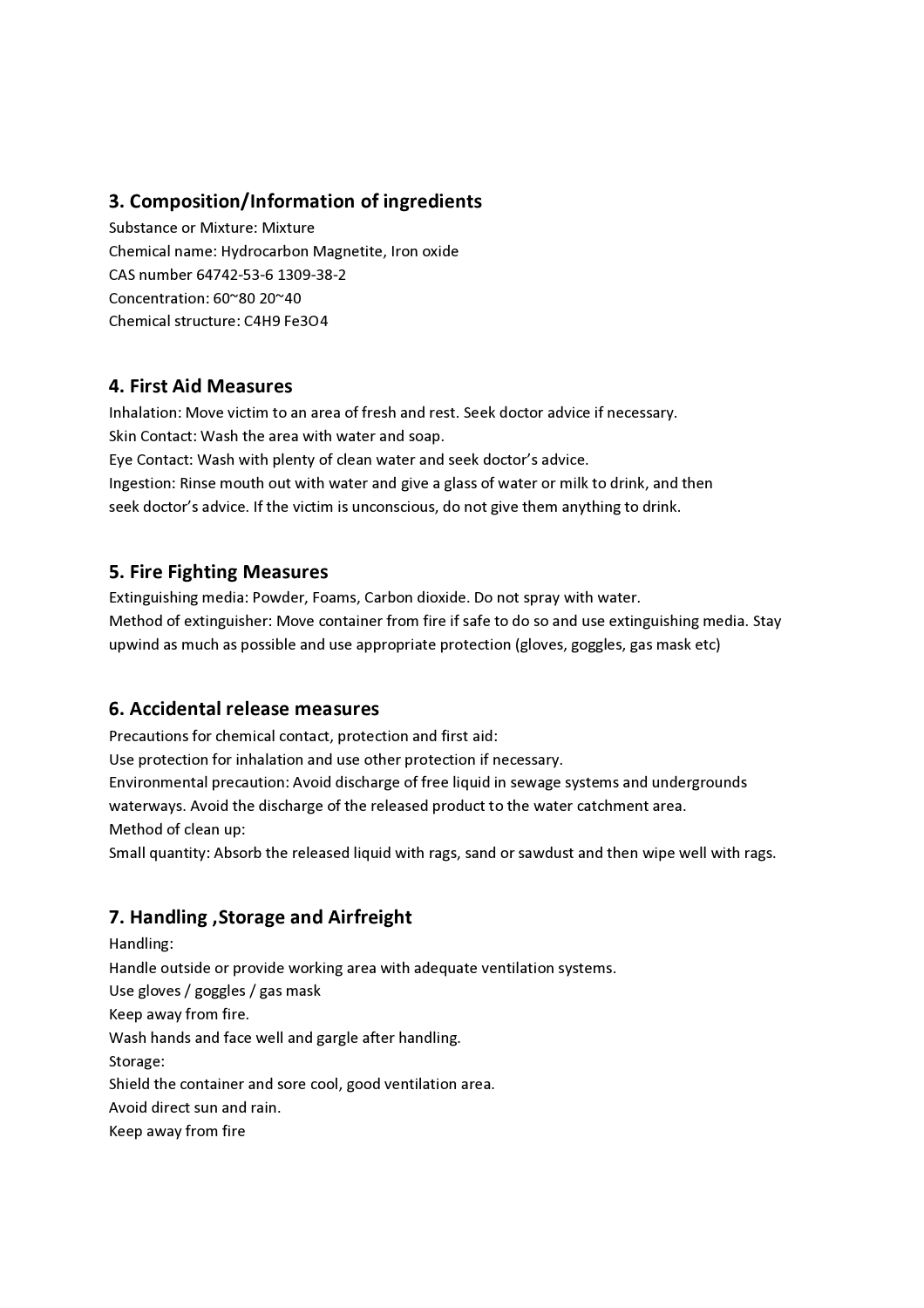Airfreight

Magnetic Flux Density is less than 0.00525GAUSS be a way from 4.6Meters. Therefore it doesn't need extra packaging

### 8. Physical and Chemical properties

Physical state, color: Liquid, black Odor: Slightly characteristic odor Flashing point: over 240 degrees Celsius (COC) Auto Ignition point: 285 degrees Exclusivity range: No data Specific gravity at 27 degrees Celsius: 1.04~1.5 Solubility: Water - Insoluble, Ethanol – Partially soluble

## 9. Stability and Reactivity

Stability: Stable under normal conditions Reactivity: Non-reactive Possibility of hazardous reaction: No data

### 10. Toxicological information:

Acute toxicity: No data

# 11. Ecological information

Not available data

### 12. Disposal consideration.

Waste treatment: Incinerate according to the regulations/law Entrust local government approved waste disposal companies with disposal. Contaminated containers: dispose with approved waste disposal companies after thoroughly removing contents.

13. Transport information

UN class: NA

Safety measure while transport: As categorized under the Fire Service Act /Hazardous Materials 4-4 petroleum liquid, follow the regulation. Use robust and stable containers, seal for transport Make sure containers are not leaking and secure load to prevent shifting. Avoid exposure to direct sunlight.